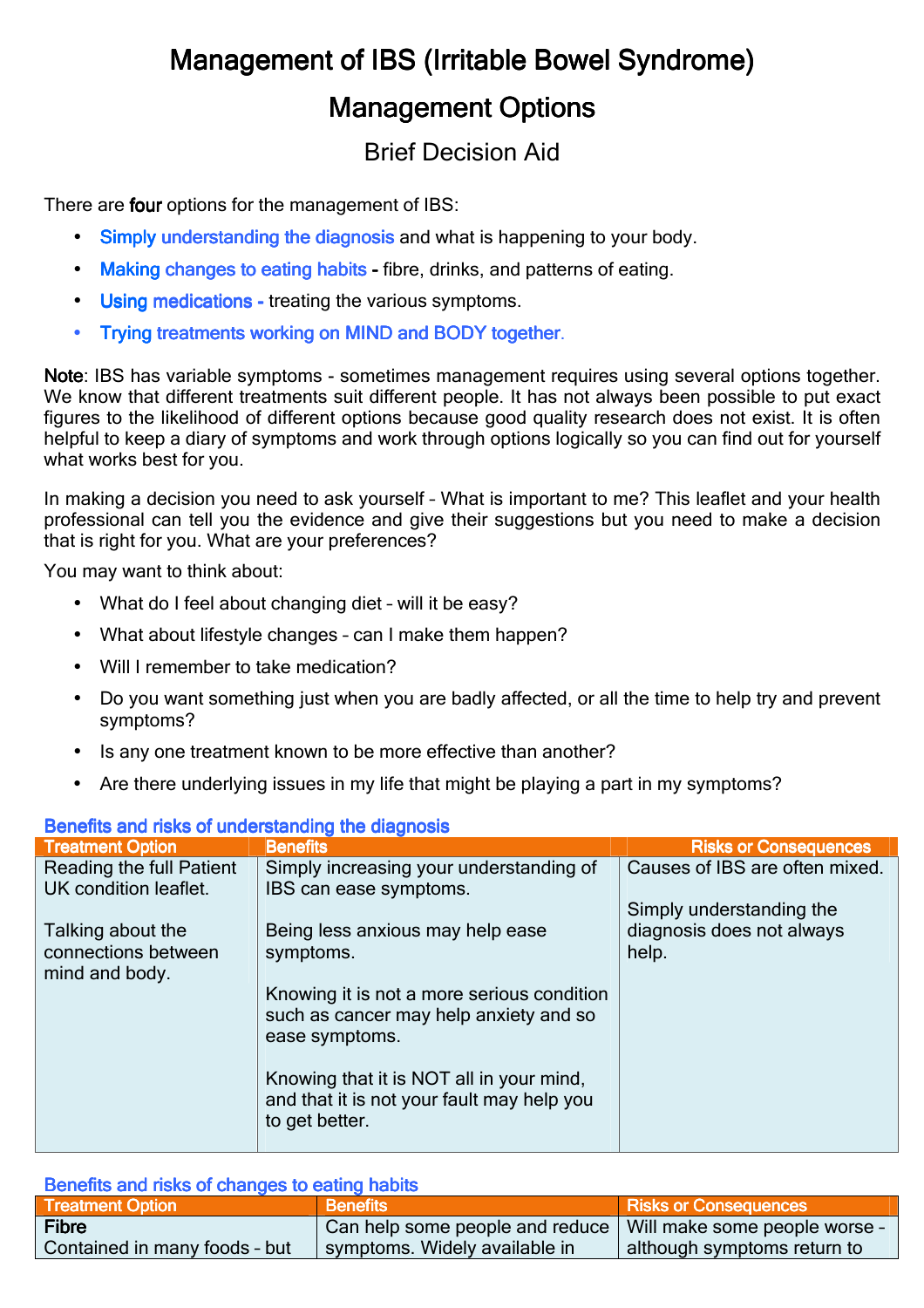| the type of fibre seems to make<br>a difference. | food - oats, nuts and seeds and<br>some fruit and vegetables (check | normal if you stop the fibre.     |
|--------------------------------------------------|---------------------------------------------------------------------|-----------------------------------|
|                                                  | if soluble fibre or not).                                           | Does not help everyone.           |
| Soluble (dissolves in water)                     |                                                                     |                                   |
| fibre such as ispaghula is                       | You can get fibre preparations on                                   |                                   |
| probably best, e.g. Fybogel                      | prescription.                                                       |                                   |
|                                                  |                                                                     |                                   |
|                                                  | May be more effective if                                            |                                   |
|                                                  | constipation is part of your IBS                                    |                                   |
| Eating Habits - food, drinks and                 | Avoiding certain foods helps some                                   | You need to be careful to set     |
| diet                                             | people.                                                             | about changing your diet in an    |
| See the full condition leaflet at                |                                                                     | organised way otherwise it can    |
| www.patient.co.uk for more                       | You should have a blood test to                                     | be very difficult to be sure what |
| details.                                         | make sure you are not intolerant                                    | is helping or what is making      |
|                                                  | to gluten (this is Coeliac disease).                                | things worse.                     |
| Eating as regularly as possible                  |                                                                     |                                   |
| and not eating too much fruit,                   | There is evidence that changes to                                   |                                   |
| caffeine, fizzy drinks and                       | eating habits may help some                                         |                                   |
| sorbitol (sweeteners).                           | people.                                                             |                                   |
|                                                  |                                                                     |                                   |
| Trying yoghurts containing                       | Often these changes may also                                        |                                   |
| probiotics.                                      | help in other ways - such as in                                     |                                   |
|                                                  | helping you lose weight and                                         |                                   |
| Increasing exercise.                             | lowering cholesterol.                                               |                                   |

#### Benefits and risks of medications

| <b>Benefits and risks of medications</b>                                                                                         |                                                                                                                                                                                                                                                                           |                                                                                                                                                                                                                                                                                                                                                    |
|----------------------------------------------------------------------------------------------------------------------------------|---------------------------------------------------------------------------------------------------------------------------------------------------------------------------------------------------------------------------------------------------------------------------|----------------------------------------------------------------------------------------------------------------------------------------------------------------------------------------------------------------------------------------------------------------------------------------------------------------------------------------------------|
| <b>Treatment Option</b>                                                                                                          | <b>Benefits</b>                                                                                                                                                                                                                                                           | <b>Risks or Consequences</b>                                                                                                                                                                                                                                                                                                                       |
| Antispasmodics - if<br>pain is a problem<br>Like mebeverine or<br>buscopan or<br>peppermint based<br>drugs such as<br>colpermin. | These medications are flexible - you can<br>take them regularly or just when you have<br>pain.<br>Often eases pain.<br>There are a number to choose from and<br>different medications may suit different<br>people.                                                       | There may be prescription<br>costs and you need to<br>remember to take the<br>medication.<br>All medications have side<br>effects.<br>Buscopan can cause<br>constipation, dry mouth and<br>changes in passing urine.                                                                                                                               |
| Laxatives - if<br>constipation is a<br>problem<br>Such as docusate or<br>senna or Linaclotide<br>(Constella)                     | Occasionally useful if fibre is not enough to<br>improve bouts of constipation.<br>Will certainly help some people move their<br>bowels more often.<br>Linaclotide (Constella), is a new drug<br>which works a different way to reduce pain<br>bloating and constipation. | Laxatives can cause loose<br>stool, flatulence, abdominal<br>pain.<br>Senna, if it is used for many<br>years, can cause worsening of<br>bowel problems.<br>Linaclotide is new so we do not<br>know so much about any<br>possible side effects. It is not<br>yet recommended by NICE<br>(National Institute for Health<br>and Clinical Excellence). |